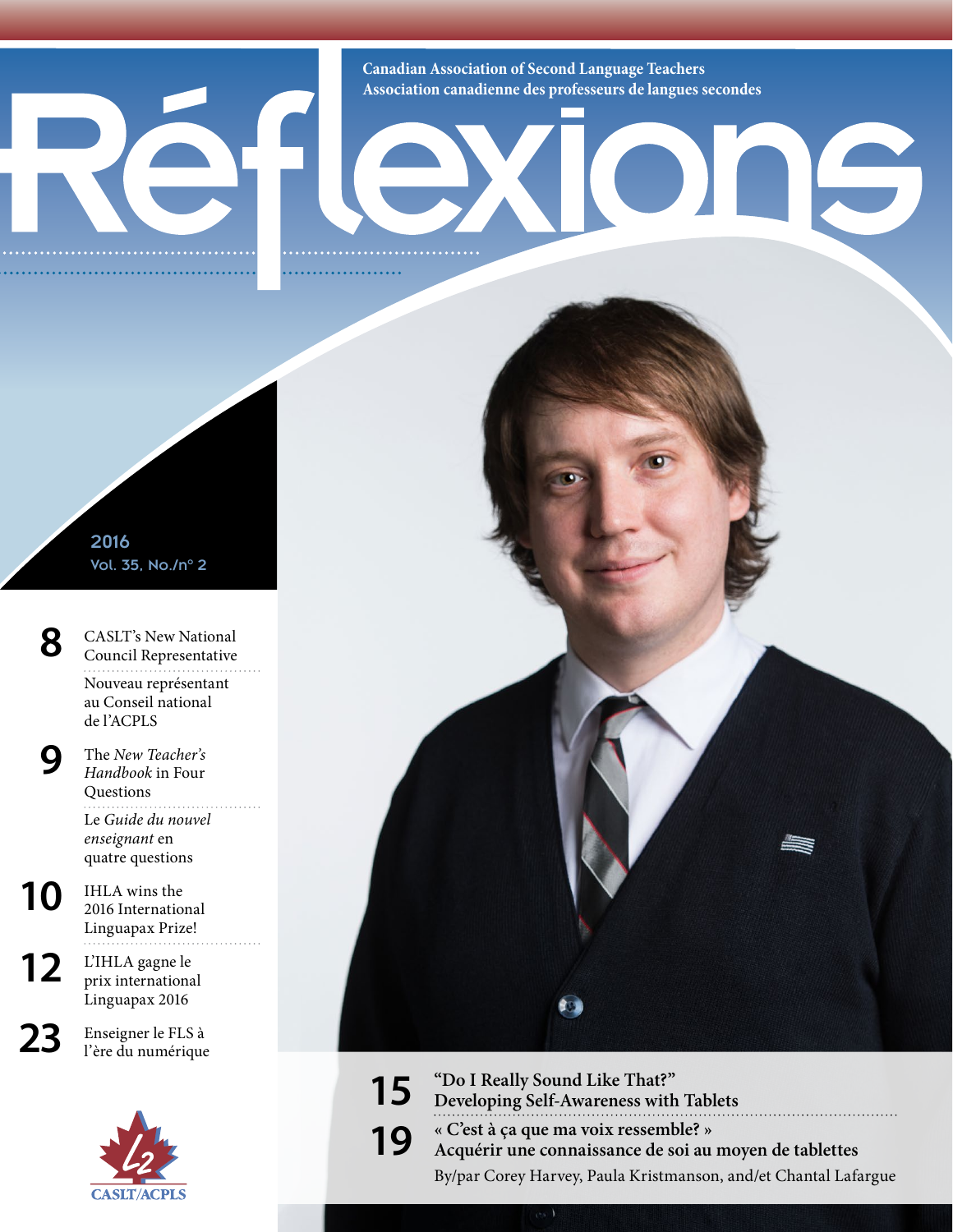# Réflexions

### **2016 Volume 35, Number / numéro 2**

**Canadian Association of Second Language Teachers (CASLT) / Association canadienne des professeurs de langues secondes (ACPLS)** 2490, promenade Don Reid Drive

Ottawa, Ontario K1H 1E1 1-877-727-0994 • [www.caslt.org](http://www.caslt.org) • [admin@caslt.org](mailto:admin%40caslt.org?subject=)

### Board of Directors • Conseil d'administration

Jim Murphy, Janice Aubry, Gillian Blackmore, Stéphane Lacroix, Maureen Smith, Enrica Piccardo, Caroline Turnbull.

### National Council • Conseil national

- AB: Marnie Beaudoin [marnie.beaudoin@epsb.ca](mailto:marnie.beaudoin%40epsb.ca?subject=)
- BC: Stacey Sveistrup – [ssveistrup@vsb.bc.ca](mailto:ssveistrup%40vsb.bc.ca?subject=)
- MB: Walter Nikkel [wnikkel@retsd.mb.ca](mailto:wnikkel%40retsd.mb.ca?subject=)
- NB: Chantal Lafargue – [chantal.lafargue@nbed.nb.ca](mailto:chantal.lafargue%40nbed.nb.ca?subject=)
- NL: Lisa Browne Peters [lisabrownepeters@](mailto:lisabrownepeters%40cdli.ca?subject=)nlesd.ca
- NS: Elaine Melanson – [melansea@gov.ns.ca](mailto:melansea%40gov.ns.ca?subject=)
- NT: Elizabeth Monroe [emonroe@theedge.ca](mailto:emonroe%40theedge.ca?subject=)
- NU: Josianne Beaumont – [JBeaumont@gov.nu.ca](mailto:JBeaumont%40gov.nu.ca?subject=) ON: France Dupuis – [france.dupuis@cdsbeo.on.ca](mailto:france.dupuis%40cdsbeo.on.ca?subject=)
- PE: Deneen Gallant-Norring –
- [dagallant-norring@edu.pe.ca](mailto:dagallant-norring%40edu.pe.ca?subject=)
- QC: Terry Price – [pleasecomehome@gmail.com](mailto:pleasecomehome%40gmail.com?subject=)
- SK: Linda Osborne – [linda.osborne@gov.sk.ca](mailto:linda.osborne%40gov.sk.ca?subject=)
- YT: Pascal St-Laurent – [pascal.st-laurent@gov.yk.ca](mailto:pascal.st-laurent%40gov.yk.ca?subject=)

### ISSN 1483-8400

Publication Mail Agreement No. 40846073

### Copyright • Droits d'auteur

CASLT authorizes the reproduction of articles on the condition that the author's name, the name of *Réflexions*, as well as the volume and number are clearly identified on each page of the copies. • L'ACPLS autorise la reproduction des articles à condition que le nom de l'auteur et de *Réflexions*, ainsi que le volume et le numéro soient clairement indiqués sur chaque copie.

### Disclaimer • Avis de non-responsabilité

Opinions expressed by authors are their own and not necessarily those of the Board of Directors of CASLT. • Les articles publiés reflètent l'opinion des auteurs et non forcément celle du conseil d'administration de l'ACPLS.

Use of the masculine in this publication is generic and applies to both men and women. • L'utilisation du masculin dans cette publication pour désigner des personnes renvoie aussi bien à des femmes qu'à des hommes.

# Would you like to publish an article in Réflexions?

Our readers are looking for:

- Articles that are interesting, thought provoking, timely, practical, informative, concise, complete, and current
- Texts written by leading educators
- Reports on effective programs and practices
- Reports summarizing action research projects in the field of language teaching and learning or on current language-related events

We are looking for articles of about 1,150 words written for:

- Practicing K–12 educators, practicing second-language classroom teachers — French, English, and other languages
- Researchers in second-language teaching and learning in various university settings
- Student teachers enrolled in faculties of education
- People interested in second-language learning development

For more information, consult our *Guidelines for Writers* on CASLT's website at www.caslt.org/what-we-do/publications-reflexions [guidelines\\_writers\\_en.php](http://www.caslt.org/what-we-do/publications-reflexions_guidelines_writers_en.php) or email us at communications[@caslt.org](mailto:communications%40caslt.org?subject=).

# Vous aimeriez publier un article dans Réflexions?

Nos lecteurs recherchent :

- des articles pertinents, pratiques, informatifs, concis et complets, sur des sujets d'actualité, susceptibles de piquer l'intérêt et d'engager une réflexion;
- des textes provenant de professionnels renommés en éducation;
- des rapports au sujet de programmes et de méthodes efficaces;
- des études relatives à des ressources et à des activités récentes ainsi qu'à l'enseignement des langues.

Nous recherchons des textes comportant un maximum de 1150 mots qui s'adressent à :

- des enseignantes et enseignants de la maternelle à la  $12^e$  année et de langues secondes – français, anglais et autres langues;
- des chercheurs rattachés à divers milieux universitaires, spécialisés dans l'apprentissage et l'enseignement d'une langue seconde;
- des étudiants inscrits à une faculté d'éducation;
- des personnes qui s'intéressent au développement de l'apprentissage d'une langue seconde.

Pour plus d'informations, consultez les *Lignes directrices à l'intention des rédacteurs* sur le site de l'ACPLS à l'adresse [www.caslt.org/](www.caslt.org/what-we-do/publications-reflexions_guidelines_writers_fr.php) [what-we-do/publications-reflexions\\_guidelines\\_writers\\_fr.php](www.caslt.org/what-we-do/publications-reflexions_guidelines_writers_fr.php) ou contactez-nous par courriel à communication[s@caslt.org.](mailto:communications%40caslt.org?subject=)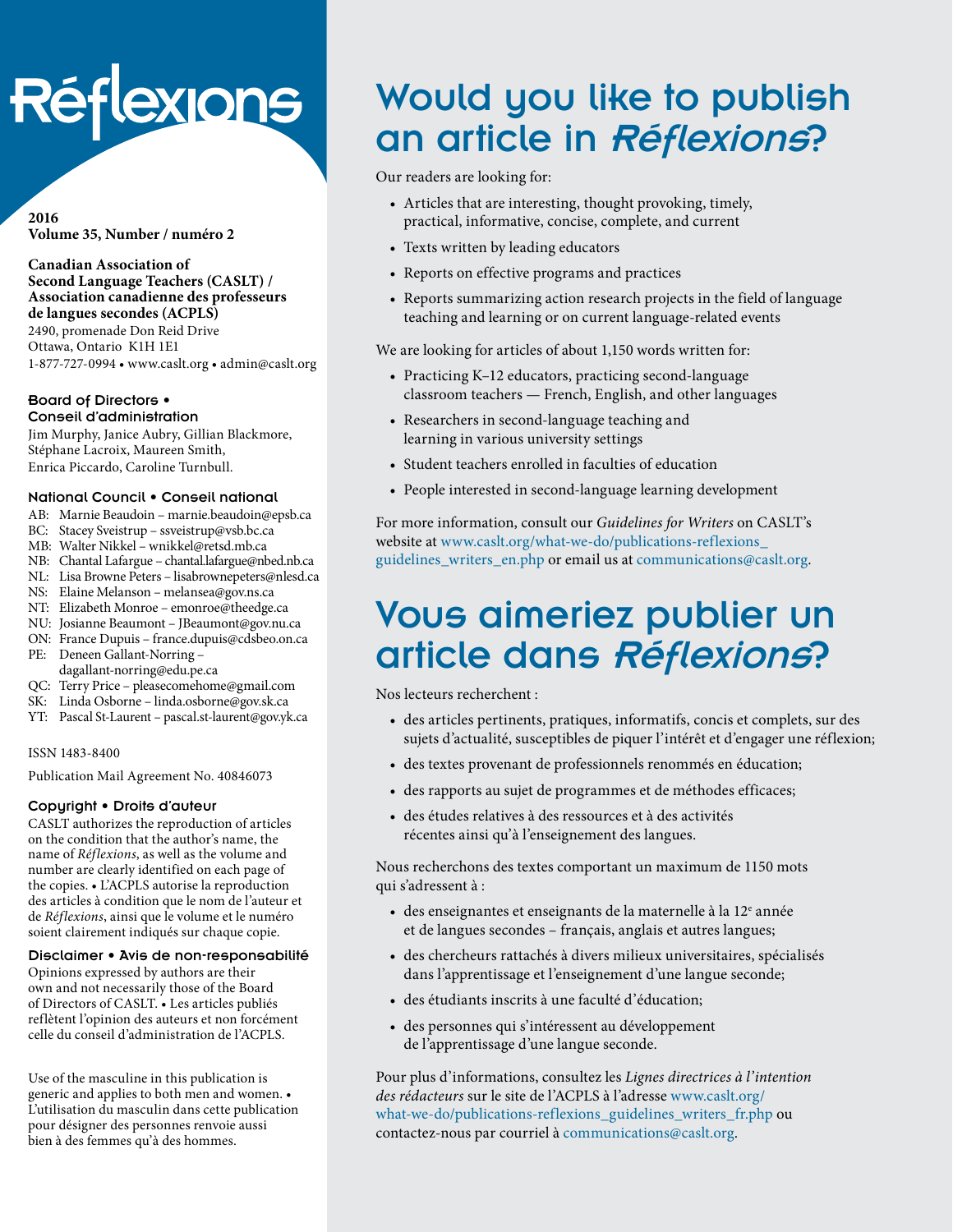

- President's Message: [The Bilingual Landscape](#page-3-0)
- Message du président  [Le portrait du bilinguisme](#page-4-0)

# [CASLT News • Nouvelles de l'ACPLS](#page--1-5)

- [Call for Expressions of Interest for Openings on](#page--1-4)  [the CASLT Board of Directors 2016–2017](#page--1-4)
- Invitation à manifester son intérêt pour les postes à pourvoir au sein du conseil d'administration 2016-2017 de l'ACPLS
- CASLT's New National Council Representative
- Nouveau représentant au Conseil national de l'ACPLS
- The *New Teacher's Handbook* in Four Questions
- Le *[Guide du nouvel enseignant](#page--1-3)* en quatre questions



# [CASLT Community • La communauté de l'ACPLS](#page--1-5)

- [IHLA wins the 2016 International Linguapax Prize!](#page--1-4)
- L'IHLA gagne le prix international Linguapax 2016



# [Feature Articles • Articles vedettes](#page--1-5)

- ["Do I Really Sound Like That?"](#page--1-0) [Developing Self-Awareness with Tablets](#page--1-1)
- [« C'est à ça que ma voix ressemble? »](#page--1-2)  Acquérir une connaissance de soi au moyen de tablettes



# [Teachers' Lounge • Le coin des professeurs](#page--1-5)

- Enseigner le FLS à l'ère du numérique
- [I Speak, You Speak, WeSpeke!](#page--1-6)
- [Je parle, tu parles, WeSpeke!](#page--1-6)
- Upcoming Events Événements à venir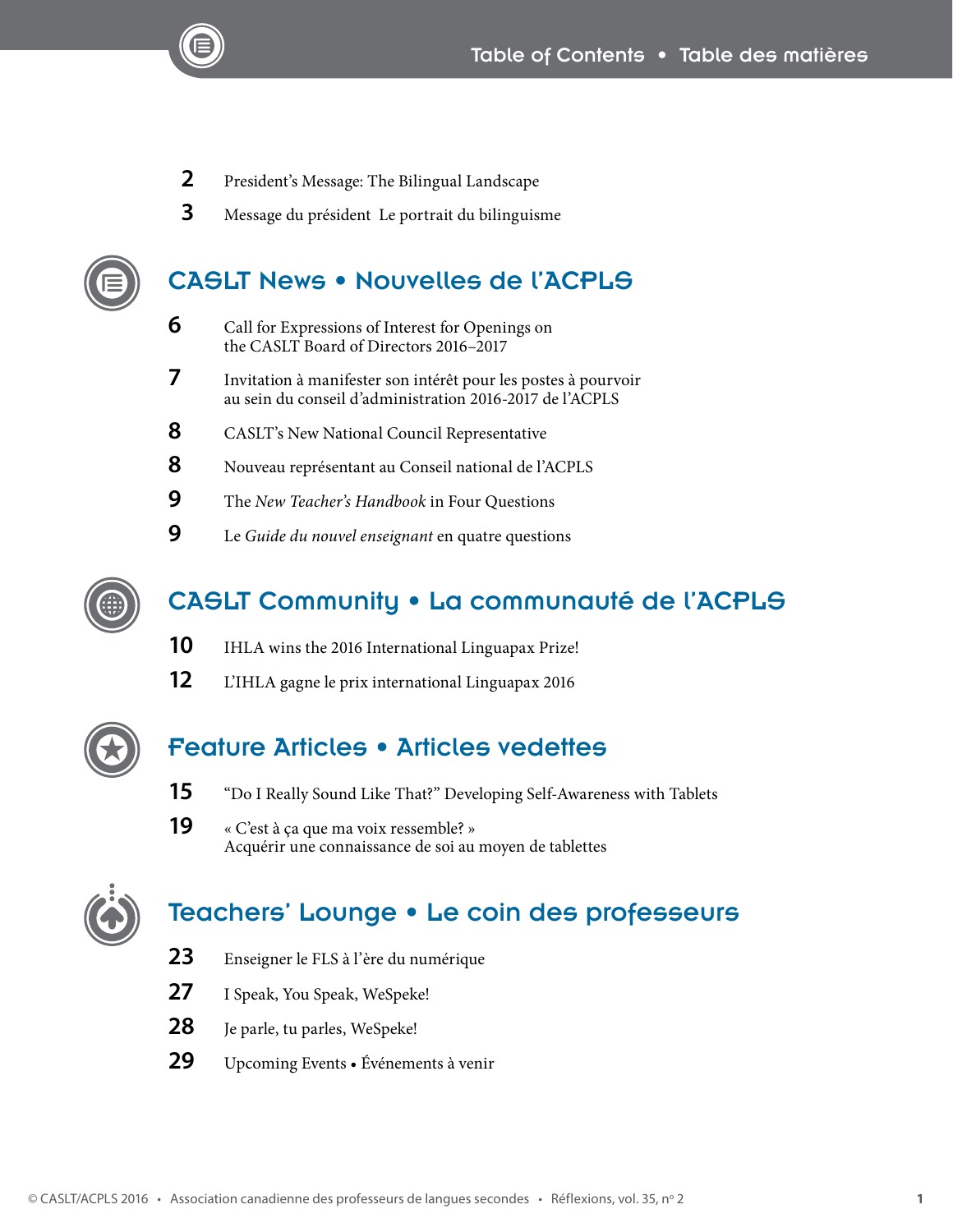<span id="page-3-0"></span>

In the spring of 2013, member of the Senate Standing<br>Committee on Official<br>Languages enumerated terms n the spring of 2013, members of the Senate Standing Committee on Official of reference for a study on best practices for language policies and second language learning. The report presented an overview of the practices in place in Canada and identified the challenges that still exist. Based on feedback from over 50 interviews of various second language stakeholders, the committee made a series of recommendations, including active promotion of bilingualism, increased fluency in both official languages, and innovative practices and funding. Furthermore, the report clearly states that

*"There are many advantages to being bilingual, including social, economic and cognitive advantages. Bilingualism is an added value, and all Canadians should be able to benefit from it. The federal government must ensure that bilingualism is promoted. It must take steps to ensure that more people become more fluent in both official languages. To do so, it must encourage innovative practices and focus on good practices. It must also provide equitable, sustained funding and improve its accountability practices."***<sup>1</sup>**

"Bilingualism is an added value." You are reading this article because you already know this to be true. You have had many experiences where your bilingualism has made a difference in your personal or professional life and has created many opportunities. As an organization

that promotes and advocates for second language programs, CASLT believes firmly that exposure to second language learning through qualified teachers is of tremendous value. Furthermore, CASLT encourages innovative practices, solid research, and excellence in teaching. The recommendations made in the Senate report are valuable as well. CASLT and other second language organizations eagerly await the outcome.

Although all recommendations are important in pushing second language learning and instruction forward, recommendations 5 and 9 are of particular interest to CASLT.

# *Recommendation 5*

*That Canadian Heritage work with the provincial and territorial governments to establish a common Canadian framework of reference for languages that includes common reference levels for language teaching, learning and evaluation in Canada, by 2018.*

As we know, language programs and curriculum development is a provincial responsibility. Although there has been remarkable support through organizations such as the Council of Ministers of Education Canada (CMEC), the development of K–12 second language programs remains provincial. I believe that a common Canadian framework could help provide the benchmarks and the basis for the implementation of common linguistic content and pedagogical strategies across provinces and territories. In essence, all second language curriculum development could emanate from



**Jim Murphy, CASLT's President** 

a standardized but highly flexible inventory of core competencies. There are many advantages to this on a number of levels, including curriculum development, measuring learner competency, teacher pre-service, and professional development. This could create many opportunities for inter-provincial curriculum development and build closer ties with various stakeholder groups, including Canadian Parents for French, *Association canadienne des professeurs d'immersion*, intensive languages organizations, provincial language associations, universities, and researchers.

### *Recommendation 9*

*That Canadian Heritage maintain, or even increase, its investments in officiallanguage promotion and learning, taking into account the four priorities identified in this report, namely, the active promotion of bilingualism; increased official language proficiency; innovative practices; and funding.*

<sup>1</sup> [www.parl.gc.ca/Content/SEN/](http://www.parl.gc.ca/Content/SEN/Committee/412/ollo/rms/06Jun15/Report-e.htm) [Committee/412/ollo/rms/06Jun15/](http://www.parl.gc.ca/Content/SEN/Committee/412/ollo/rms/06Jun15/Report-e.htm) [Report-e.htm](http://www.parl.gc.ca/Content/SEN/Committee/412/ollo/rms/06Jun15/Report-e.htm)